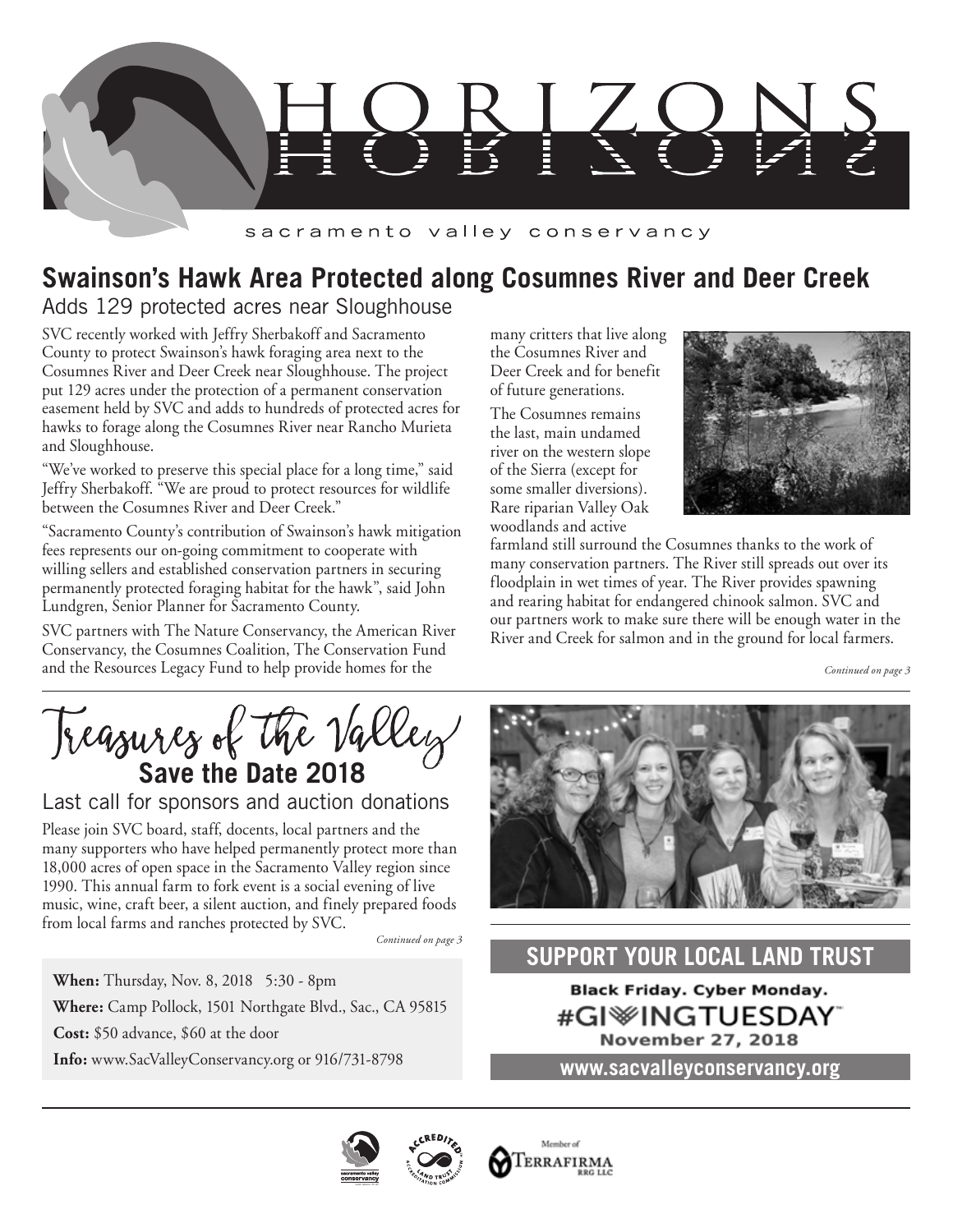

### **BOARD OF TRUSTEES**

Mike Deutsch *President* John Sedleniek *Vice President*

Donald Rose *Treasurer*

#### Kate Hart *Secretary*

Amanda Bohl Rob Donlan Curtis Fossum Cassie Gilson Natalie Kuffel Darryl Lucien Jay Ziegler

#### **TRUSTEES EMERITUS**

Russell Austin Cydney Bender-Reents Lynn Sadler Robert Slobe Dick Troy Chris Unkel

### **ADVISORY COUNCIL**

Beverly Sandeen **STAFF**

Kelly Hopkins *Executive Director*

Aimee B. Rutledge *Acquisition Director* Sue Spivey

*Administrative Director*

Wendy Baty *Administrative Advisor*

Amy Rodrigues *Communications & Marketing Director*

> Marshall Gorham *Stewardship Director* Lucie Adams

*Stewardship Advisor*

Fred Tracy *Stewardship Manager* Timothy Fiock *Camp Pollock Manager & Program Assistant* Saige White

*Program Coordinator*

**OPEN POSITION** *Accounting and Administrative Assistant*

MAILING ADDRESS P.O. Box 163351 Sacramento, CA 95816 Phone (916) 731-8798 Fax (916) 924-3803 info@sacramentovalleyconservancy.org Nonprofit ID 68-0256214

Fall 2018

# **New Trails at Deer Creek Hills! -** Thanks to REI

SVC has been generously awarded a \$7,500 grant from local REI stores to help support outdoor recreation at Deer Creek Hills! Thanks to this funding, SVC will be adding two new self-guided loops to the 4,600-acre Deer Creek Hills Preserve. The new trails will include a 4-mile and 6-mile option, which will not only be great for long-distance hikers, but will complement our new trail running program, Run the Trails! In establishing these new trails, we will need the help of volunteers with trail maintenance experience. If you or anyone you know have experience and would like to help with this project, please contact us at: outreach@sacramentovalleyconservancy.org

We are excited to get to work and establish two more ways in which visitors can experience all the beauty that Deer Creek Hills has to offer!

# **Barna Creek Hills Perserve** Existing and newly proposed multi-use loop trails for Spring 2019 = North Pond Loop Trail (Existing Trail) 3.25 mile loop = New Barn Pond Loop Trail 5.94 mile loop = New Two Ponds Loop Trail 4.17 mile loop**North Pond** 4 **Furnace Pond Eagle Camp Corral Trailhead**

## **Reserve Camp Pollock for Your Next Event** 2018 Holiday Parties and Spring 2019 Calendar – Now Booking

Camp Pollock is an 11-acre gem located just north of downtown Sacramento along the American River, off Highway 160. The beautifully remodeled Myrtle Johnston Lodge has a magnificent two-story stone fireplace,

Rates start at \$4 per person plus additional fees. Save \$1 per person on 2018 reservations! Visit the Camp Pollock section of our website for more information and complete pricing. Nonprofits are eligible for a special discounted

rate. Email us for details: info@ sacramentovalleyconservancy.org

New this year: California State Agencies, we have your insurance on file. No need to worry about obtaining coverage, and we'll give you \$25 off since it's less paperwork for SVC staff to review. Use code "CAGOV25" at checkout.

Camp Pollock is open to the public every day, sunrise to sunset: 1501 Northgate Boulevard in Sacramento.

Stop by and get a feel for the property. Parking is always free. If you'd like to tour the lodge, come by during our monthly open house on the first Thursday of the month from 5:30-6:30pm.

Get a beautiful, affordable venue for your next event while supporting your local land trust!

wraparound porch, and rustic feel. The 1924 architecture has been updated with ADAcompliant restrooms, central heat and air conditioning, and new floors.

The covered river deck includes ceiling fans for warmer weather and optional space heaters for the cooler months. The courtyard is great for picnics, too!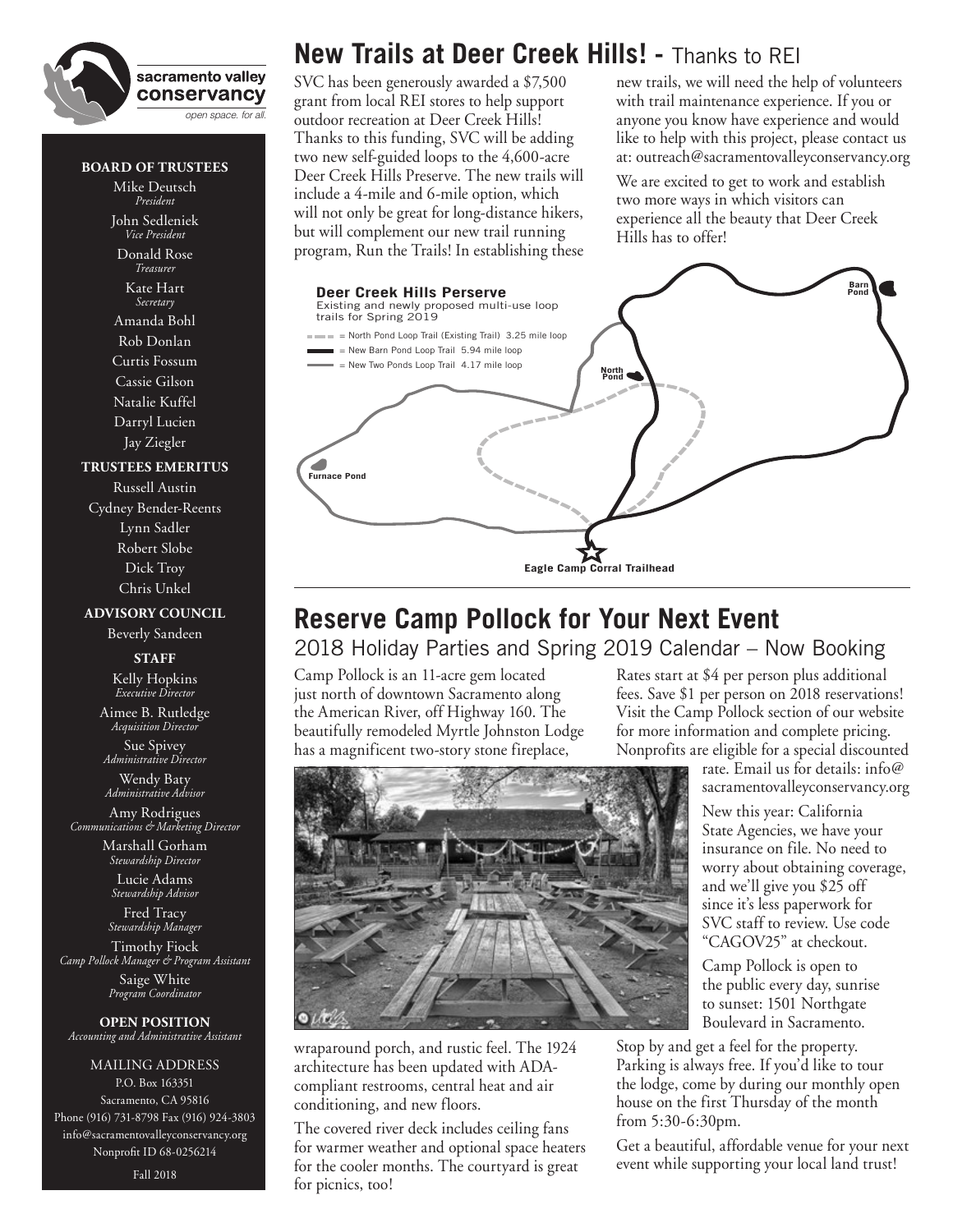## Docent Spotlight **David Rhodes and New Program Run the Trails!**

Summer at Deer Creek Hills has seen another successful season of Monday Mountain Biking! Thanks to our passionate and dedicated biking docents (Jim Carr, Billy Claypool, Greg Tenorio, Chris Moffitt, David Rhodes, Bob Horowitz), we've had many fun and safe afternoons out on the trails. Visitors enjoyed the vast grasslands, colorful sunsets, and good company of fellow bikers and friends. During one of our Monday night rides, Docent David Rhodes expressed his other passion: Trail Running. With his help and the help of new docent, Phil Clevenger, we were able to launch our very first docent-led trail running program, Run the Trails!, on September 8th. The first run was a great success and we are excited to have more guided runs throughout the Fall and Spring seasons at Deer Creek Hills. A special thank you to David Rhodes, who not only helped launch Run the Trails! but has also been a committed docent with SVC for 10 years. David Rhodes loves spending as many Monday nights on the trails as possible, enjoying the beauty and peace of the 4,600

acre preserve. One of his favorite things about being a docent is his ability to share Deer Creek Hills history with visitors and hear them say, "Wow, I didn't even know this was here!" when giving them tours. We are grateful to have him and all the other docents as volunteers and are always welcoming new passionate, positive enthusiasts to join the docent team.



Make sure you keep an eye

out on the calendar for more Run the Trails! outings and don't forget to stop by and hike the self-guided loop, now open every Saturday from 9am-1pm, October through November!

### *Continued from page 1*

# **Save the Date for TOV 2018**

Meet a like-minded supporter while a vineyard rep fills your keepsake wine glass with a sample of the latest blend, then place your bid for one of the many silent auction items displayed around the fireplace. Perhaps you'll go home with theater tickets, some native plants for your yard, a private guided hike through a nature preserve, or a basket of wine. Satisfy your sweet tooth with gelato from Conscious Creamery (yep, they're back by popular demand), or grab a chocolate chip walnut cookie courtesy of the Sacramento Natural Foods Co-op and wash it down with a cold glass of walnut milk from Mariani Family Orchards. Don't forget to enjoy the spread of heavy appetizers from Hannibal's Catering,

including locally sourced meats and vegetables. It's sure to be a fun night for everyone.

Tickets purchased in advance are \$50 each and sponsorship opportunities are still available if you would like to be recognized for supporting open space conservation. All donations support the Conservancy's efforts to preserve beautiful oak woodlands, rare wetlands, working farms and ranches, homes for wildlife, trails for hiking, areas for seasonal flooding, and outdoor classrooms for kids. Celebrate the success that YOU made possible, and help SVC protect even more open space, for all!

### *Continued from page 1*

## **Swainson's Hawk Area Protected**

The Cosumnes and Deer Creek floodplain system allows Valley Oaks (who like "wet feet") to thrive, along with spawning salmon and many birds who rely on the forest and floodplain for nesting and resting sites and for food. Sandhill cranes use

the farmlands to rest and forage in the winter on their migration route. Swainson's hawks nest in the tall trees and forage in the surrounding farmland and grasslands.

| <b>DONATION FORM</b>                                                                                                                                             | Here is my tax deductible donation of:                                                                                                                                                                                            |  |
|------------------------------------------------------------------------------------------------------------------------------------------------------------------|-----------------------------------------------------------------------------------------------------------------------------------------------------------------------------------------------------------------------------------|--|
|                                                                                                                                                                  | $\Box$ \$1000 $\Box$ \$500 $\Box$ \$250 $\Box$ \$100 $\Box$ \$50 $\Box$ Other                                                                                                                                                     |  |
| I want to make a difference and help create a legacy<br>for the future and preserve Sacramento's beautiful<br>open space, natural habitat and agriculture.       | Home Phone <b>Sales Contract Server Server Server Server Server Server Server Server Server Server Server Server</b><br>To make an easy and secure credit card donation, visit our website<br>www.sacramentovalleyconservancy.org |  |
| Gifts to the Sacramento Valley Conservancy are tax deductible.<br>For more info, please call (916) 731-8798 or<br>email us: info@sacramentovalleyconservancy.org | THANK YOU.                                                                                                                                                                                                                        |  |